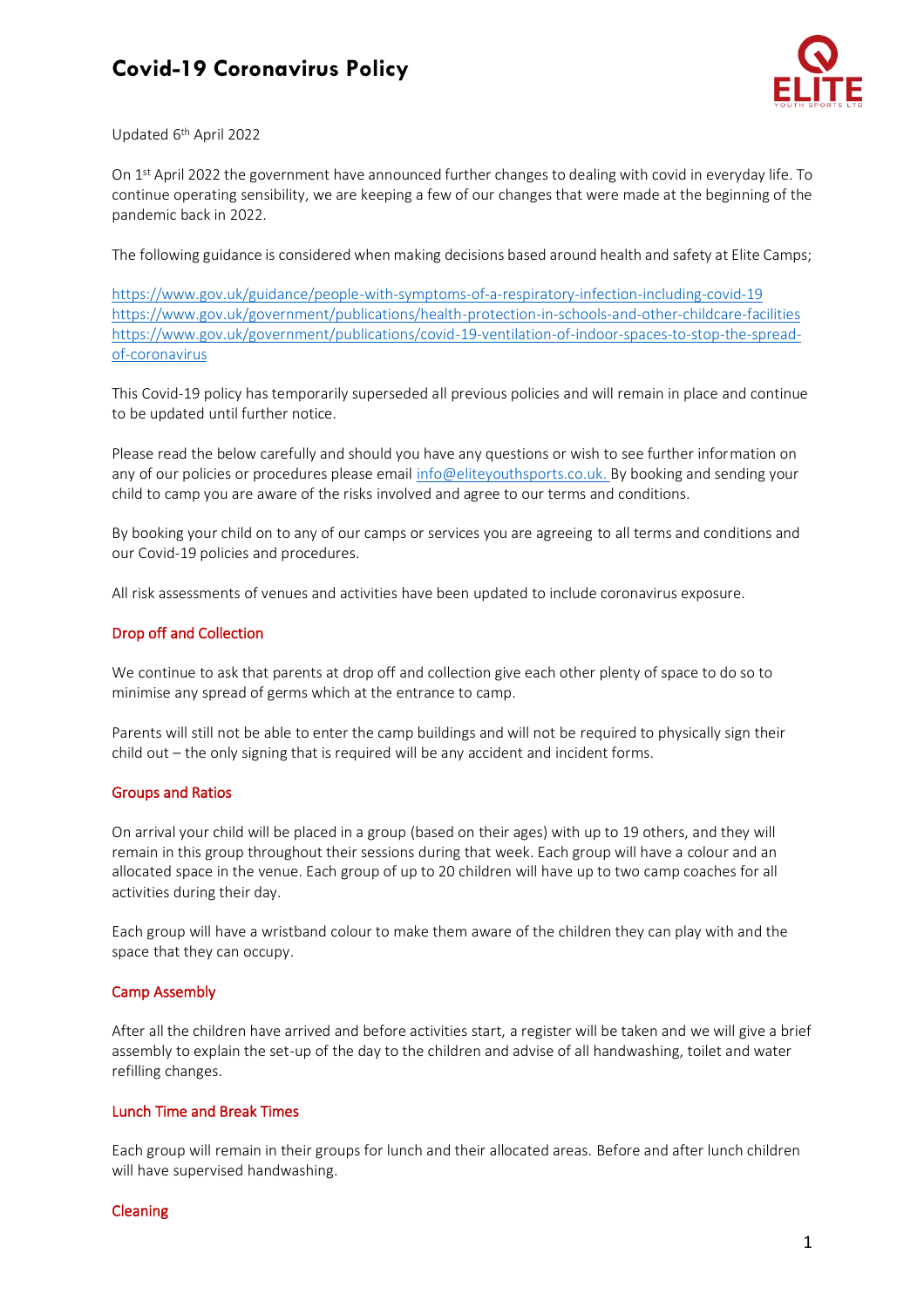We are working closely with the school settings we use to ensure that the halls, toilets and canteens are cleaned thoroughly each day. Children will be encouraged to use hand sanitiser after each activity throughout the day to avoid the spread of germs. If your child is allergic to any form of hand sanitiser or soap please inform the office by emailin[g info@eliteyouthsports.co.uk](mailto:info@eliteyouthsports.co.uk)

Toilets, door handles and switches will be disinfected throughout the day. Bins will be emptied at the end of each day by our camp manager and disposed of externally.

## Before Your Children Attend Camp

We are sure you are already doing so but please remind your children of good toilet hygiene and respiratory hygiene (Catch it, Bin it, Kill it) this will help us ensure we're all working together to lower the risk of spreading germs.

## Elite Youth Sports Staff

Before camps start each staff member will be briefed and familiarised with the procedures and policies that surround camp life. If any staff are symptomatic, Lateral flow tests are advised to confirm covid status.

Any external suppliers will be asked to wear PPE as well as wash their hands before entering and exiting the building. They will also be advised to set up while children are not in the area.

#### Risk Assessments

All risk assessments have been produced and updated based around Covid risks. If you would like to see any of these please contact us and we can arrange a copy to be emailed to you.

#### Attendance

If you feel your child(ren) fall into any of these categories and you book any places at camps, by booking you are agreeing that you are aware of the risks from your child/ren attending.

- Any children classed as vulnerable and have been asked to shield
- Any children living with parents/grandparents/siblings that are classed as vulnerable and are shielding.
- Any children with severe asthma or weakened immune systems

## First Aid

If for any reason your child should have an accident at camp and require first aid, our staff will wear PPE to protect themselves and the child.

## Illness and Absence

Guidance for children in educational settings included in [People with symptoms of a respiratory infection](https://www.gov.uk/guidance/people-with-symptoms-of-a-respiratory-infection-including-covid-19)  including COVID-19 - [GOV.UK \(www.gov.uk\)](https://www.gov.uk/guidance/people-with-symptoms-of-a-respiratory-infection-including-covid-19)

• Children and young people who are unwell and have a high temperature should stay at home and where possible avoid contact with other people. They can go back to an education or childcare setting when they no longer have a high temperature, and they are well enough.

• If a child or young person has a positive COVID-19 test result they should try to stay at home and where possible avoid contact with other people for 3 days after the day, they took the test.

• Adults with a positive COVID-19 test result should try to stay at home and avoid contact with other people for 5 days.